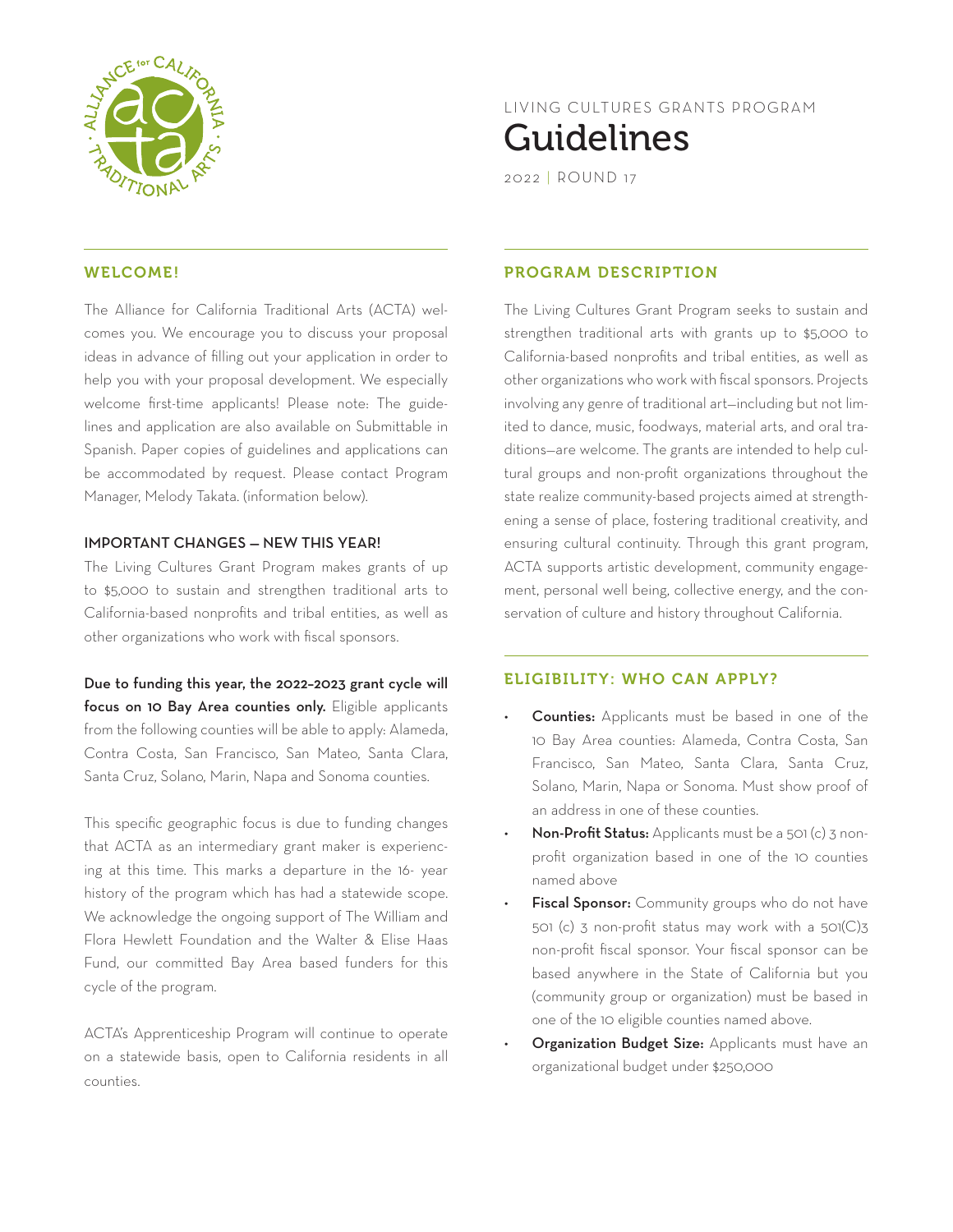#### IMPORTANT!

- If you have received Living Cultures funding consecutively in the last three years (2021, 2020, 2019), we ask you to sit out one year before reapplying.
- If you are currently a grantee of the William and Flora Hewlett Foundation, or the Walter and Elise Haas Fund you are not eligible to apply for the Living Cultures Grants Program. Please contact the Program Manager with any questions.

#### HOW MANY GRANTS WILL BE MADE?

We will award approximately 30 grants up to \$5,000 per grant to applicants based in the 10 counties of California: Alameda, Contra Costa, Marin, Napa, Solano, Santa Cruz, Santa Clara, San Francisco, San Mateo, and Sonoma.

# IMPORTANT DATES AT A GLANCE

Applications open: March 1 – May 3, 2022 Proposal deadline: May 3, 2022 (11:59 pm) Notification of funding status : June 15 Grant Period: July 15, 2022 – July 15, 2023 Final reports to ACTA grant manager by: **August 15, 2023** 

## QUESTIONS AND COACHING

A recorded webinar about the grant process can be found on the ACTA website:

#### actaonline.org/program/living-cultures-grant

One-on-one consultations are available with the Program Manager

#### Contact

Melody Takata Living Cultures Program Manager 415.420.3151, melody@actaonline.org

#### Contact for Spanish speakers

Betty Marín Program Manager C: 424.215.1522. bmarin@actaonline.org

# WHAT ARE FOLK & TRADITIONAL ARTS?

Folk and traditional arts are those art forms that are learned as part of the cultural life of a group of people whose members share a common heritage, language, religion, occupation, or region. These expressions are deeply rooted in and reflective of a community's shared standards of beauty, values, or life experiences. Folk and traditional arts are, ultimately, passed on from one generation to the next and express a collective wisdom, rather than a unique personal aesthetic.

Some folk and traditional arts have been brought to California from other countries or regions and have taken root here to become interwoven with the state's cultural landscape and identity, while others have prospered on the more than 130 tribal reservations and rancherias in this state. Cowboy poetry; Hmong reverse appliqué embroidery; Mexican corridos (ballads) and mariachi music; African American quilts; Japanese bonsai; Native American basketry, ceremonial regalia construction and ritual music/ dance; South Indian Bharata Natyam dance; Western saddle making; Chinese qin instrumental music; Portuguese fado singing; Native Hawaiian kahiko hula chant and dance; and Pilipino rondalla music ensembles are but a few of the many hundreds of distinctive types found in this tremendously diverse and culturally rich State.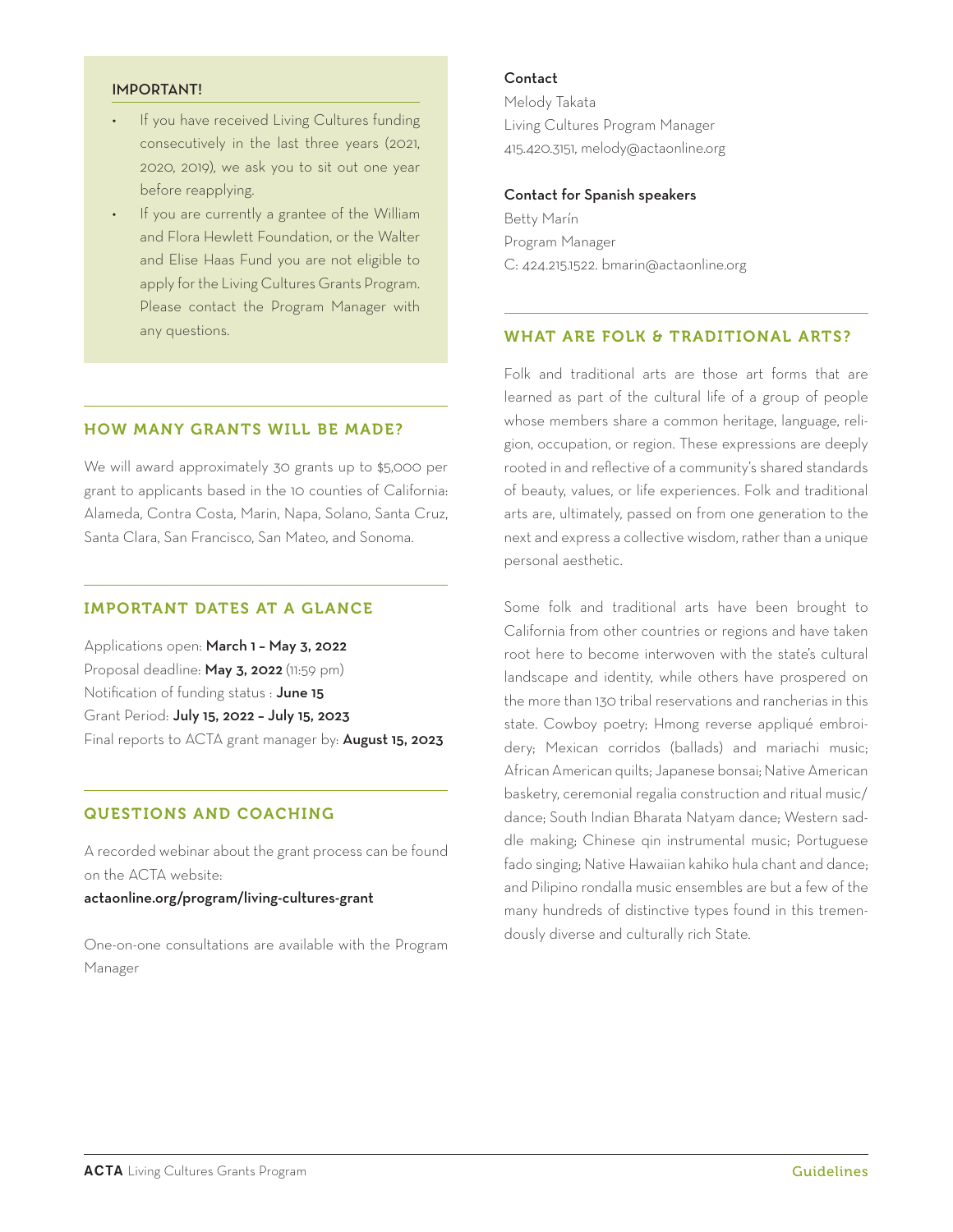# WHAT WE FUND

Pathways to nurture, sustain, and engage participation in traditional cultural arts.

#### Cultural continuity of traditional arts practices

- Workshops and gatherings (for example, events that bring together artists, cultural specialists or community leaders to share skills & information, or to engage in discussion and problem solving)
- Conservation, creation, or acquisition of important traditional arts items
- Intergenerational classes or other educational programs within a community that take place after school or are summer programs.
- Endangered language conservation and revitalization projects when carried out within the context of traditional art forms.
- Other types of activities such as rituals, and celebrations that lead to cultural continuity of traditional arts practices.
- Other kinds of mentorships with culture bearers (for example, funds could be used towards their honoraria, and travel costs within CA. to teach classes and workshops) Please note that intensive one-on-one artistic mentorships should apply to ACTA's Apprenticeship Program rather than the Living Cultures Grants Program

# Sustaining future arts practices with needed purchases, services, or acquiring new skills

- Equipment and materials purchases (instruments, media equipment, costumes or regalia, etc.)
- Documentation of traditional arts, skills, ceremony, beliefs, or performances.
- An investment to result in future revenues (fee for services for marketing consultation, website development, financial planning).
- Learning new skills by supporting mentorships with advisors or cultural specialists.
- Other types of activities and proposals that lead to long term sustainability of traditional arts practices.

# Engaging and strengthening our own communities as well as engaging with others

- Public presentations, such as community-based concerts, festivals, and exhibitions.
- Other types of activities and/or proposals that lead to active participation in traditional arts practices within and between cultural communities.

# WHAT WE DO NOT FUND

- $\times$  General operating support
- $\times$  Projects whose main purpose is fundraising
- $\times$  Projects limited to an historical emphasis, including events presenting the recreation of past lifestyles.
- $\times$  Projects based on the interpretation of a cultural tradition, instead of the actual tradition or cultural art form itself.
- $\times$  Projects based in educational institutions (K-12, private schools and universities), such as folk arts-in-education projects, university seminars and programs, or curriculum development (after-school or summer programs are eligible).
- $\times$  Out-of-state travel. However, travel within the State of CA is acceptable.
- $\times$  Apprenticeships for one-on-one intensive learning in a traditional art form (See ACTA's Apprentice-ship Program which exclusively serves this type of project).
- $\times$  Partners and collaborators cannot apply separately for the same project, (e.g. Multiple groups or organizations cannot apply for projects culminating in one festival like the National Queer Arts Festival, or Northern California Cherry Blossom Festival).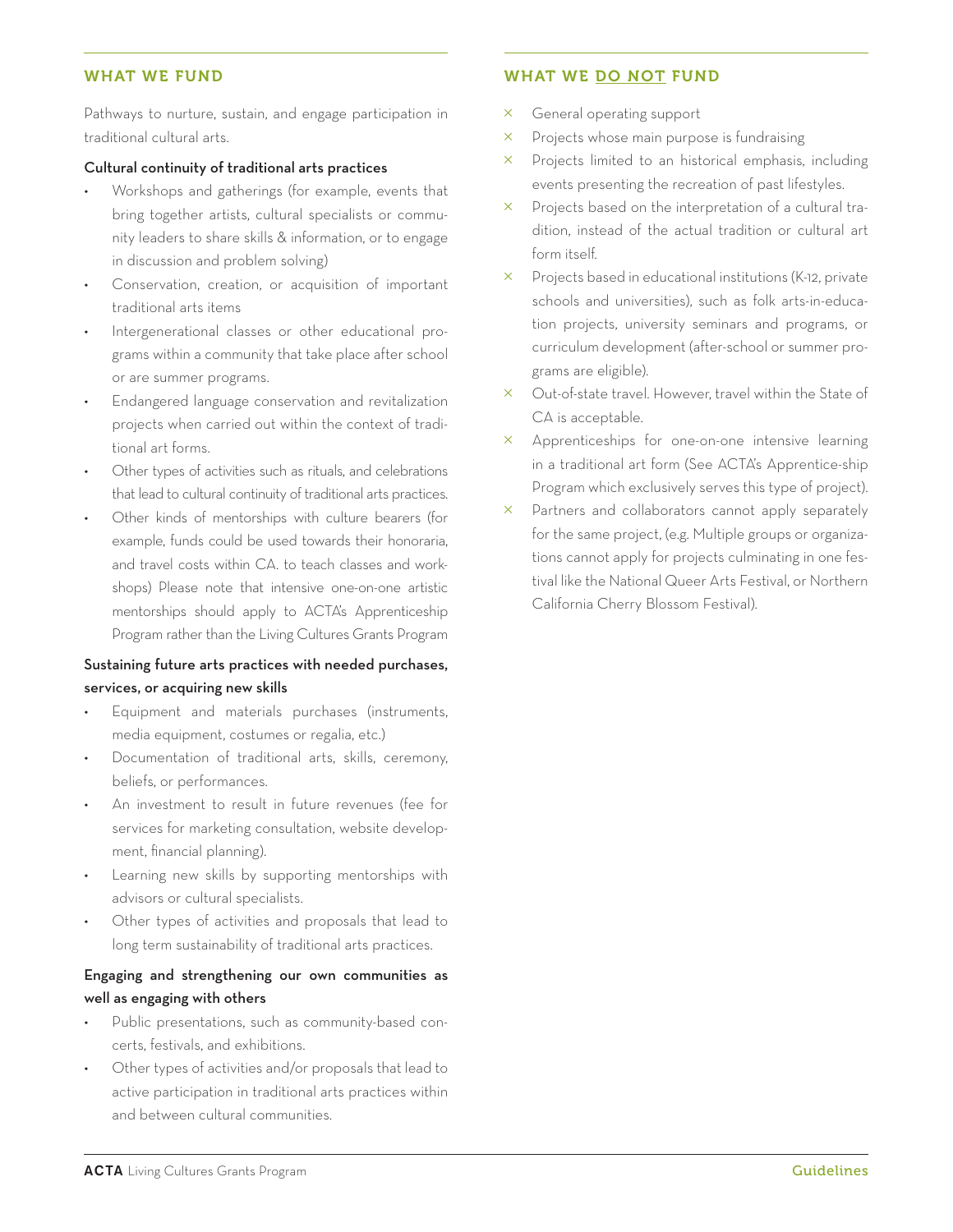# REVIEW PROCESS & CRITERIA

Each proposal will be evaluated by a panel of traditional arts and culture specialists and artist-practitioners with the following guideposts in mind:

- Traditionality of artists or cultural bearers involved in the project: What is the tradition? What is the lineage of the culture bearers? Who did they learn from?
- Cultural significance of the traditions in the context of its community: Why are these practices important to the community/ies served?
- Inclusion of cultural expertise in proposal planning: Who is involved in the planning?
- Viability of the project: As evident in a realistic work plan, appropriate budget, and qualifications of project personnel.
- Discussion of evaluation of your project: How will you evaluate your projects' successes and challenges? By your own terms and standards, what will be a satisfying outcome for this project?
- Urgency of practices for communities: After all other criteria are met, preference will be given to those projects whose traditions and cultural practices are jeopardized.

# PROPOSAL PREPARATION: WHAT YOU WILL NEED

Here are the components of what you will need to organize before you go online to the Submittable platform.

#### Eligibility documentation:

- 1. EIN number of your nonprofit organization
- 2. IRS Treasury Letter showing you are a 501c3 non-profit organization (if applying through a fiscal receiver they will provide their 501c3 letter)
- 3. Tribal status federal designation, if applicable
- 4. Proof of address to show you are located in one of the 10 eligible counties (utility bill, lease, etc)

#### There are 5 parts to the proposal:

- 1. Proposal Narrative
- 2. Project Budget
- 3. Letter of Community Support
- 4. Work Samples and Descriptions
- 5. Supplementary Materials (optional)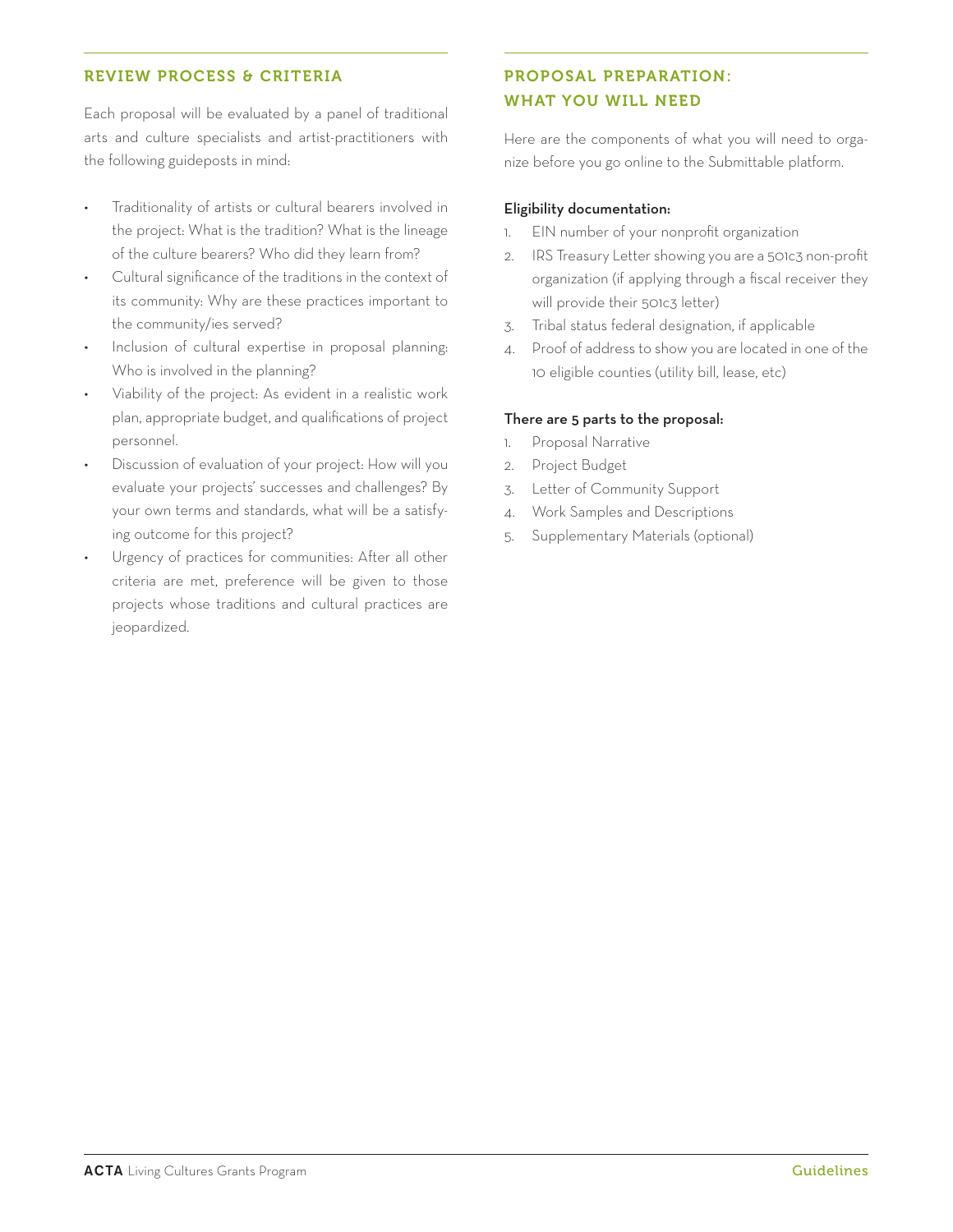# Application Cover Sheet

#### APPLICANT ORGANIZATION

Name of Organization:

| Address:                                                               |        |      |  |
|------------------------------------------------------------------------|--------|------|--|
| City:                                                                  | State: | Zip: |  |
| County:                                                                |        |      |  |
| Telephone:                                                             |        |      |  |
| Cell Phone:                                                            |        |      |  |
| $F$ -mail*:                                                            |        |      |  |
| Website:                                                               |        |      |  |
| Social Media URL (share link):                                         |        |      |  |
| EIN:                                                                   |        |      |  |
| Organization Budget 2020 or 2021 (ex. \$250,000, \$125,000, \$25,000): |        |      |  |

| Head of Organization:                       |
|---------------------------------------------|
| Preferred Pronouns:                         |
| Title or Role:                              |
| Name of project:                            |
| Proposed Project Start Date:                |
| End Date:                                   |
| Total Project Budget:                       |
| Amount requested from ACTA (up to \$5,000): |

Project Summary (50 words or less):

If applicant is not a 501C3 non-profit organization and using a fiscal sponsor, please provide the following information:

#### FISCAL SPONSOR 501C3 NON-PROFIT ORGANIZATION

Name of Fiscal Sponsor Organization:

|             |                | Website:                        |  |  |
|-------------|----------------|---------------------------------|--|--|
| Address:    |                | Social Media URL (share link):  |  |  |
| City:       | State:<br>Zip: | EIN:                            |  |  |
| County:     |                | Fiscal Sponsor Contact Name:    |  |  |
| Telephone:  |                | Preferred Pronouns:             |  |  |
| Cell Phone: |                | Fiscal Sponsor Contact's Email: |  |  |
| E-mail*:    |                | Fiscal Sponsor Contact's Phone: |  |  |
|             |                |                                 |  |  |

\* If you are currently a grantee of the William and Flora Hewlett Foundation or the Walter and Elise Haas Fund you are not eligible to apply for the Living Cultures Grants Program. Please contact the Program Manager with any questions.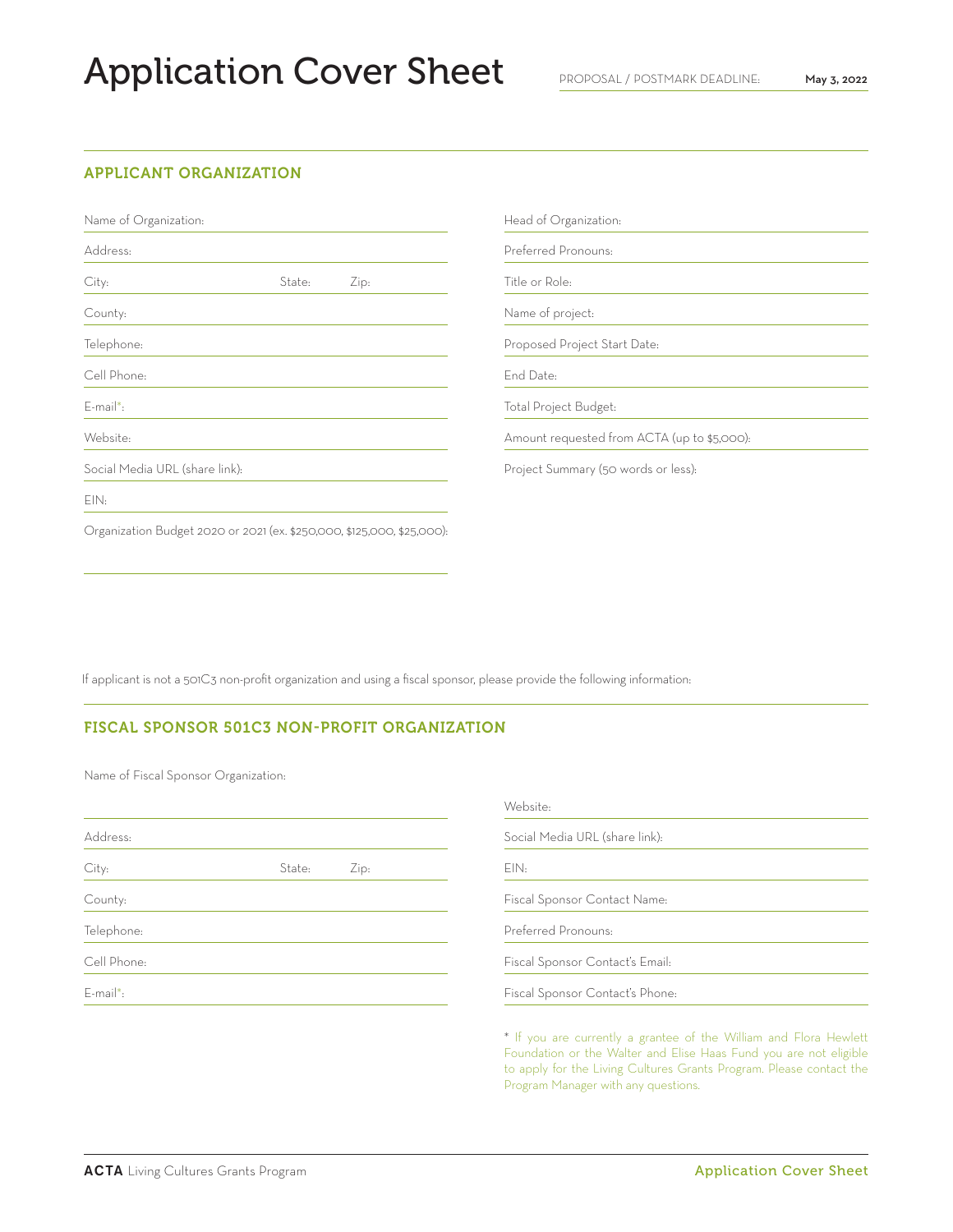# Application

# I: PROPOSAL NARRATIVE

Please be mindful that you may need to adapt your proposal to accommodate health and public safety measures if required to do so for the safety of your communities.

#### Please address each of the following areas in your proposal:

- 1. What cultural traditions are central to your proposal and what is their significance to the community? (300 words)
- 2. What is your proposed project or activity? (300 words)
- 3. Describe your work plan and timeline for the grant period (300 words)
- 4. Describe your organization's brief cultural history and programs (300 words)
- 5. Who are the traditional artists or culture bearers participating in your project or activity and what are their qualifications? (300 words)
- 6. Do you have community involvement and/or cultural expertise involved in the project planning? Who are the people responsible for implementing the project or activity and what are their qualifications? (300 words)
- 7. Who are the groups or individuals who will be served? How will you attract participation? Is your project or activity accessible to your community and/or other communities? (300 words)
- 8. How will the proposed activities make a difference to your community now and in the future? What will be the potential longer-term benefit(s) of the proposed project? (200 words)
- 9. How will you evaluate your project impact? Using your own terms and standards, what will be a satisfying outcome for the community? (200 words )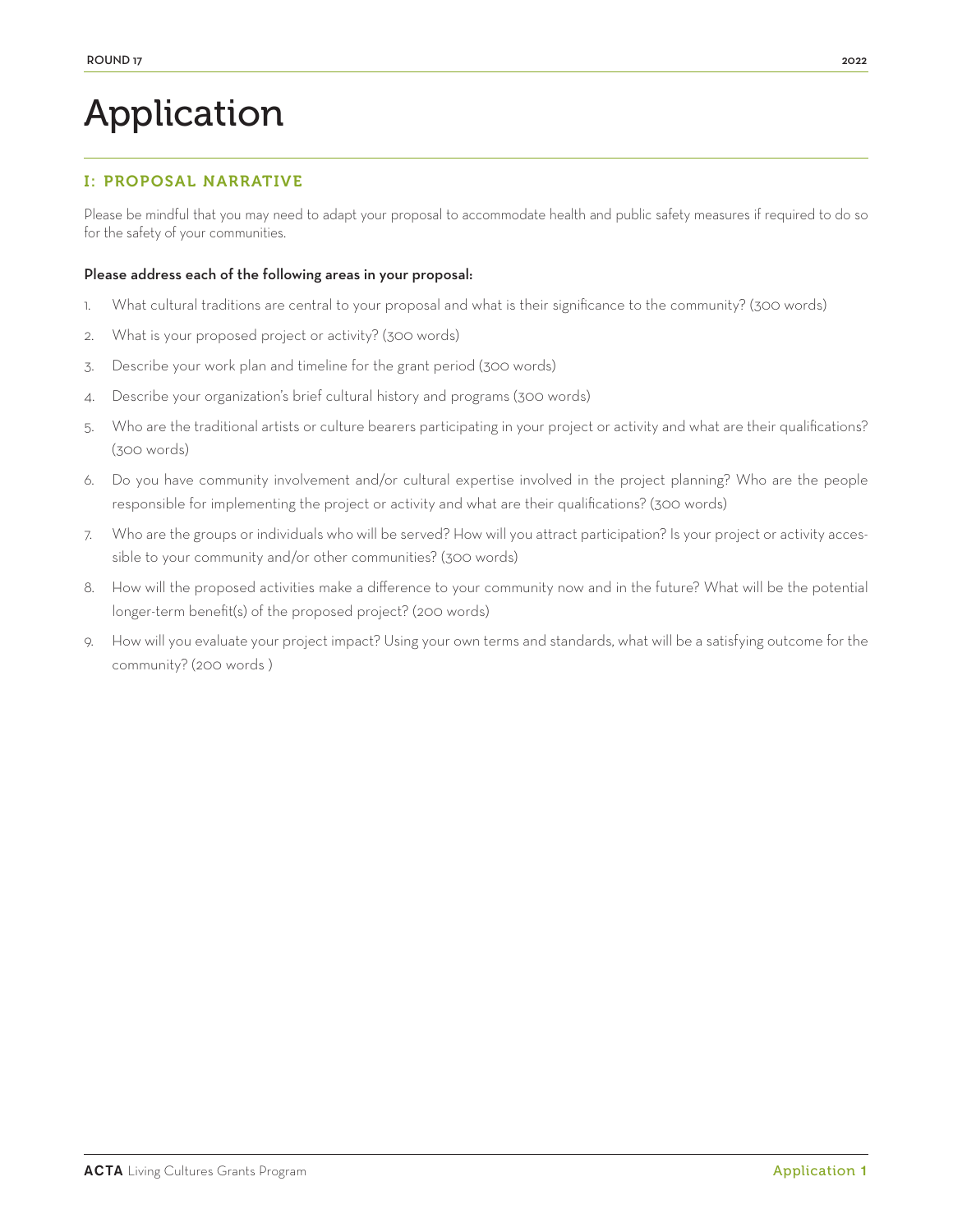# II: PROJECT BUDGET

Please use the budget form provided. A sample budget can be found below for your reference. The maximum grant amount you may request is \$5,000. If your project budget is larger, please indicate your entire project budget and how the ACTA funds will be used in part to support your work.

#### Income Instructions:

- 1. List all income sources using a separate line for each source. Examples of your income sources could include things like grants, donations, tuition from classes, ticket sales, or other earned income.
- 2. Indicate if the income sources are confirmed or pending
- 3. Total projected income (pending and secured) and total expenses must be equal.

#### Expenses Instructions:

- 1. List categories for each expense, grouping like items together. You can use the categories provided in the sample budget or add others that fit your program needs.
- 2. For each category, name the item and the rate used for calculating the total in notes (25 characters max.). If it exceeds the maximum word count you may write, "see project budget notes" and indicate in the project budget notes the entire line item name and calculation/explanation.
- 3. Total income and total expenses must be equal.

#### Project Budget Sample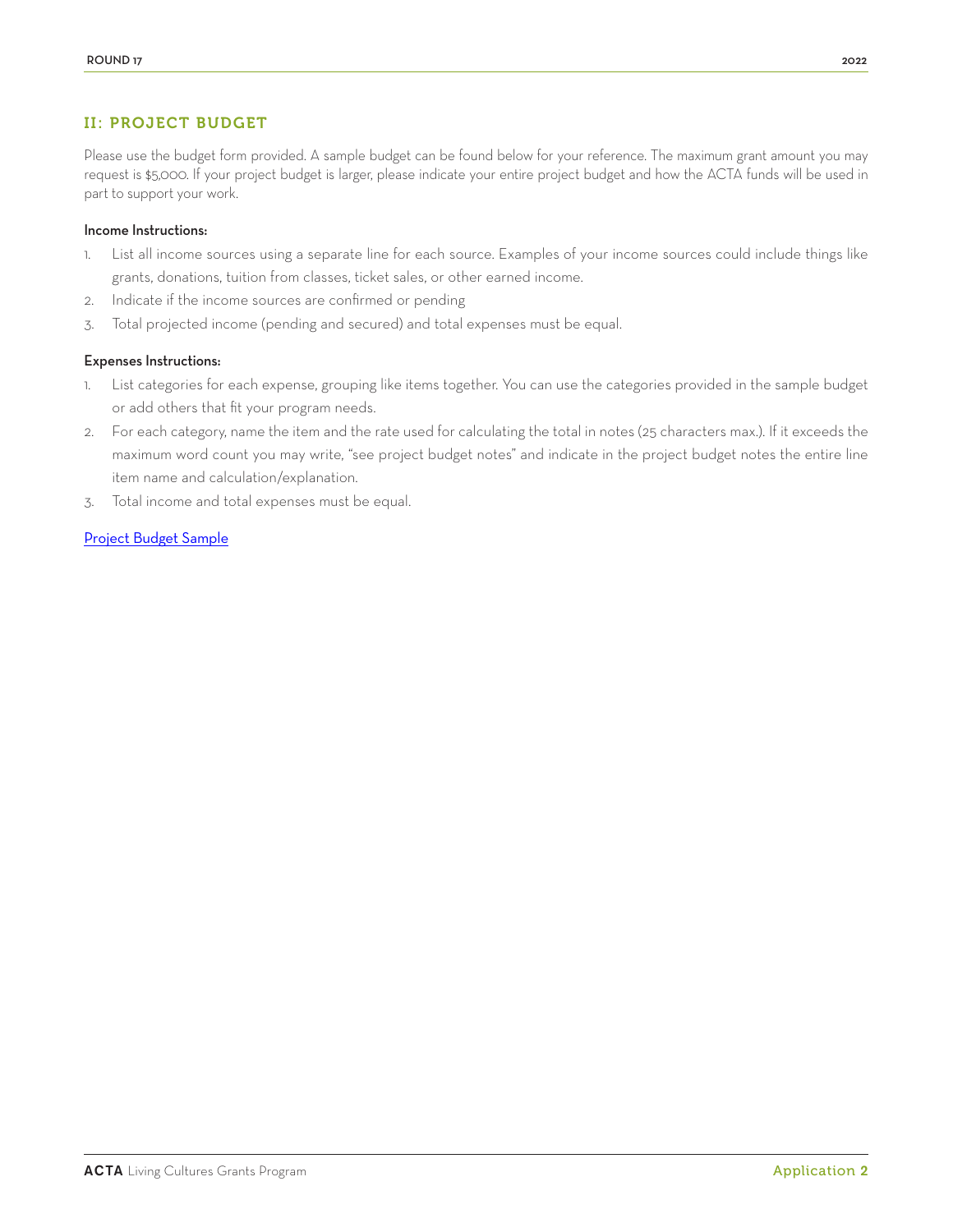# PROJECT BUDGET SAMPLE

| <b>INCOME</b>                                                     |                     | Amount                      | Notes (25 character limit)     |               |
|-------------------------------------------------------------------|---------------------|-----------------------------|--------------------------------|---------------|
| Earned e.g. ticket sales, concessions, ongoing classes            |                     |                             |                                |               |
| Ticket sales                                                      |                     | 1000                        | 80 tickets x \$12.50 each      |               |
| 4 Concession sales/year                                           |                     | 1000                        | $4 \times $250$                |               |
| Grants e.g. NEA (confirmed), ACTA Living Cultures Grant (pending) |                     |                             |                                |               |
| <b>ACTA LC Grant (pending)</b>                                    |                     | 5000                        |                                |               |
| NEA (confirmed)                                                   |                     | 2000                        |                                |               |
| Other e.g. performance income, lecture                            |                     |                             |                                |               |
| <b>GRAND TOTAL INCOME</b> (must equal grand total expenses)       |                     | 9000                        |                                |               |
| <b>EXPENSES</b>                                                   | <b>ACTA Support</b> | Notes (25 character limit)  |                                | Other Support |
| Personnel e.g. culture bearers, artists, project director         |                     |                             |                                |               |
| Project Manager                                                   |                     | 80 hrs x \$25/hr            |                                | 2000          |
| 3 Cultural Bearers                                                | 3000                | 3 cultural bearers x \$1000 |                                |               |
| 2 Performing Artists                                              | 2000                | 4 artists x 2 shows x \$500 |                                |               |
| Operations e.g. marketing, shipping, internet                     |                     |                             |                                |               |
| Marketing                                                         |                     | 10K postcards = 500         |                                | 500           |
| Shipping                                                          |                     | 0.40 each x 1,250           |                                | 500           |
| Other e.g. costumes, ceremony beads, intruments                   |                     |                             |                                |               |
| 5 Drums                                                           |                     | 5 drums x 200               |                                | 1000          |
| Total ACTA supported expenses                                     | 5000                |                             | Total Other supported expenses | 4000          |
| <b>GRAND TOTAL EXPENSES</b>                                       | 9000                |                             |                                |               |

BUDGET NOTES *Use this space to explain your budget or financial notes. (300 words max.)*

#### Income:

NEA supports the administrative expenses of this proposal.

#### Expenses:

The 3 cultural bearers are; Cynthia Herrera, Collin Doe, Hillary Smith Funds paid to them are for project development, teaching, and culminating performances in this proposal.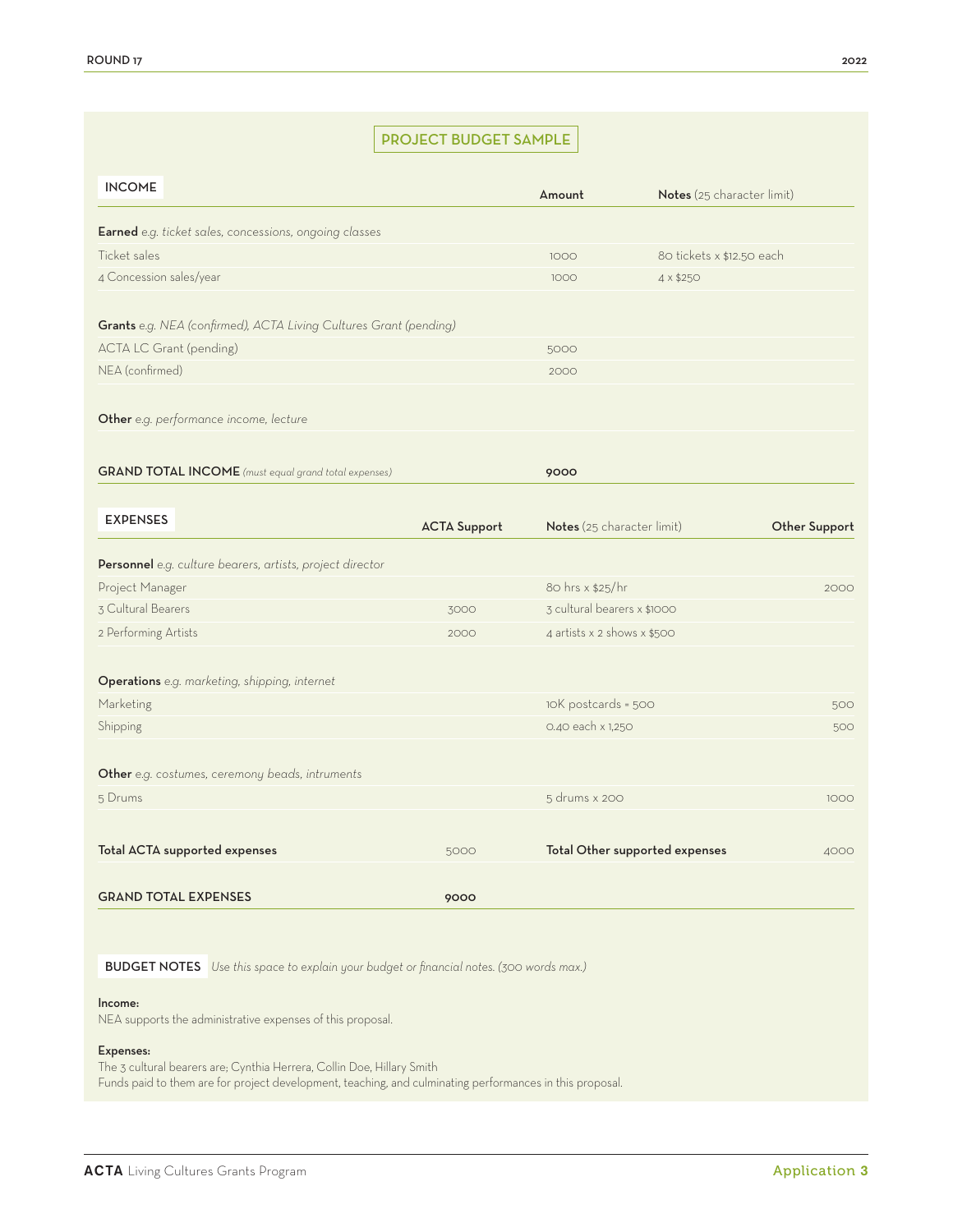Provide one letter of support for your proposal. The letter should reflect the voice of a community member's perspective. If submitting in languages other than English, please provide an English translation.

#### IV. WORK SAMPLES AND DESCRIPTION

Show us your art and cultural work! Artistic work samples play a vital role in understanding your application. Carefully select samples to upload or share that will demonstrate with clarity key features of your proposal. You may submit media either by direct upload online on the Submittable portal or by supplying links with your paper application (see form below). If your links are password protected, please include this information!

Work Sample requirements: Video submissions can be up to five (5) minutes in total length. Visual submissions can be up to 10 JPEGs that demonstrate your work. You may use a combination of platforms that best suit your needs.

Formats: If you are submitting your proposal online, you will see a list of acceptable formats that you can upload on the Submittable application form. These include links to websites, YouTube, Vimeo, MP3, or MP4, jpg, png, etc.

Visual/ Material Arts: Work samples require 5-10 photos with descriptions, and you have the option to include 1 online video.

Performing Arts (Dance, music, storyteller, etc.): Work samples require one to two video submissions.

Work Sample descriptions: The descriptions for each of your samples are opportunities to further inform the review panel about your proposal. Take advantage of this extra space to help us understand your cultural community and the traditional arts practice.

Provide information about what we are viewing and why this sample was chosen. Identify who appears in the sample and where and when the work sample was created. Include what the relationship of the sample is to the project you are proposing. For example, "This artist will be featured in the proposed exhibit, concert, festival, etc." or, "This is an example of the cultural programming our organization does effectively."

If your documentation includes ensemble work or other individuals, please identify the key people. For example, "The proposed artist is wearing a red shirt and enters from stage left," or, "The second voice on the selection is that of the lead artist," or, "The quilt in the middle is an example of our collective's work." Please indicate the segment you want the review panel to see (Example: View segment beginning at 3:09 to 3:12).

Work Sample Submissions *(If you are submitting a paper application use the sample below to create your word document*)

|                                                                                                                            | Date: and the part of the part of the part of the part of the part of the part of the part of the part of the p |  |
|----------------------------------------------------------------------------------------------------------------------------|-----------------------------------------------------------------------------------------------------------------|--|
| Instructions for viewing: (e.g. view the link provided starting at 3:09 to 3:12) _____________________________             |                                                                                                                 |  |
| Description: What is being viewed, where is the event, who is involved and what is the sample's relevance to the proposal? |                                                                                                                 |  |
|                                                                                                                            |                                                                                                                 |  |
|                                                                                                                            |                                                                                                                 |  |
| Instructions for viewing: (e.g. view the link provided starting at 3:09 to 3:12) _____________________________             |                                                                                                                 |  |
| Description: What is being viewed, where is the event, who is involved and what is the sample's relevance to the proposal? |                                                                                                                 |  |
|                                                                                                                            |                                                                                                                 |  |